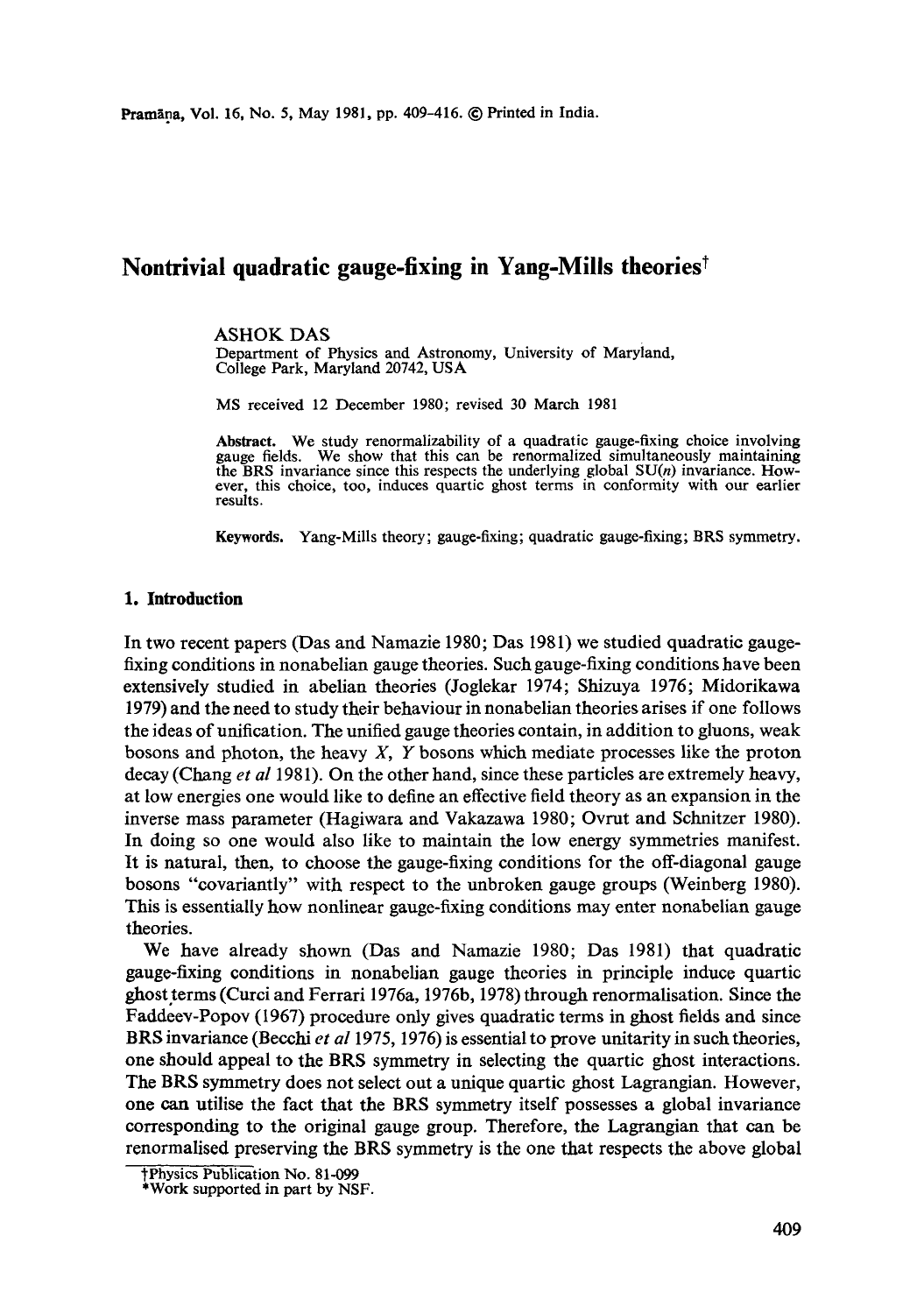invariance or at the most breaks it softly (through operators of dim  $\langle 4 \rangle$  which then selects out a unique Lagrangian. In the simple theory of  $SO(3)$  gauge fields which we used before, the most general Lagrangian which maintains the above global invariance does not involve terms quadratic in the gauge fields in the gauge fixing condition. The reason is not hard to understand. SO(3) is a very simple group in the sense that it only has antisymmetric structure constants. Therefore, one cannot construct a nonvanishing term quadratic in gauge fields which also respects the global invariante. On the other hand, in larger nonabelian groups, which possess both symmetric and antisymmetric structure constants, it may be possible to choose nontrivial gaugefixing conditions involving terms quadratic in the gauge fields. We study the renormalisability of such a gauge-fixing condition in an  $SU(n)$  theory. We describe the theory and the gauge-fixing conditions in  $\S$  2. The BRS symmetry and the Ward identities are also derived for completeness. In  $\S$  3 we point out additional modifications that may have to be incorporated and study the question of renorrnalisability. Our conclusions are presented in  $\S$  4.

## **2. Theory**

Let us consider an SU(n) gauge theory where  $n>2$ . If  $T<sup>a</sup>$  denote the generators of the group in the adjoint representation, then with the normalisation fixed by

$$
Tr (T^a T^b) = 2\delta^{ab}, \qquad a, b = 1, 2, ..., n^2 - 1
$$

we have

$$
T^{a}T^{b} = \frac{2}{n}\delta^{ab} + (d^{abc} + if^{abc})T^{c}, \qquad (1)
$$

where  $d^{abc}$  and  $f^{abc}$  are respectively the totally symmetric and the totally antisymmetric structure constants of the group and are defined by

$$
[T^a, T^b] = 2if^{abc} T^c,
$$
  
and 
$$
\{T^a, T^b\} = \frac{4}{n} \delta^{ab} + 2d^{abc} T^c.
$$
 (2)

From the Jaeobi identities one can write down the following relations involving these structure constants

$$
f^{abp} f^{pcd} + f^{cap} f^{pbd} + f^{bcp} f^{bad} = 0,
$$
  
\n
$$
d^{abp} f^{pcd} + d^{cap} f^{pbd} + d^{bcp} f^{pad} = 0,
$$
  
\n
$$
f^{abp} f^{pcd} = \frac{2}{n} (\delta^{ac} \delta^{bd} - \delta^{ad} \delta^{bc}) - (d^{adp} d^{pbc} - d^{acp} d^{pdb}).
$$
\n(3)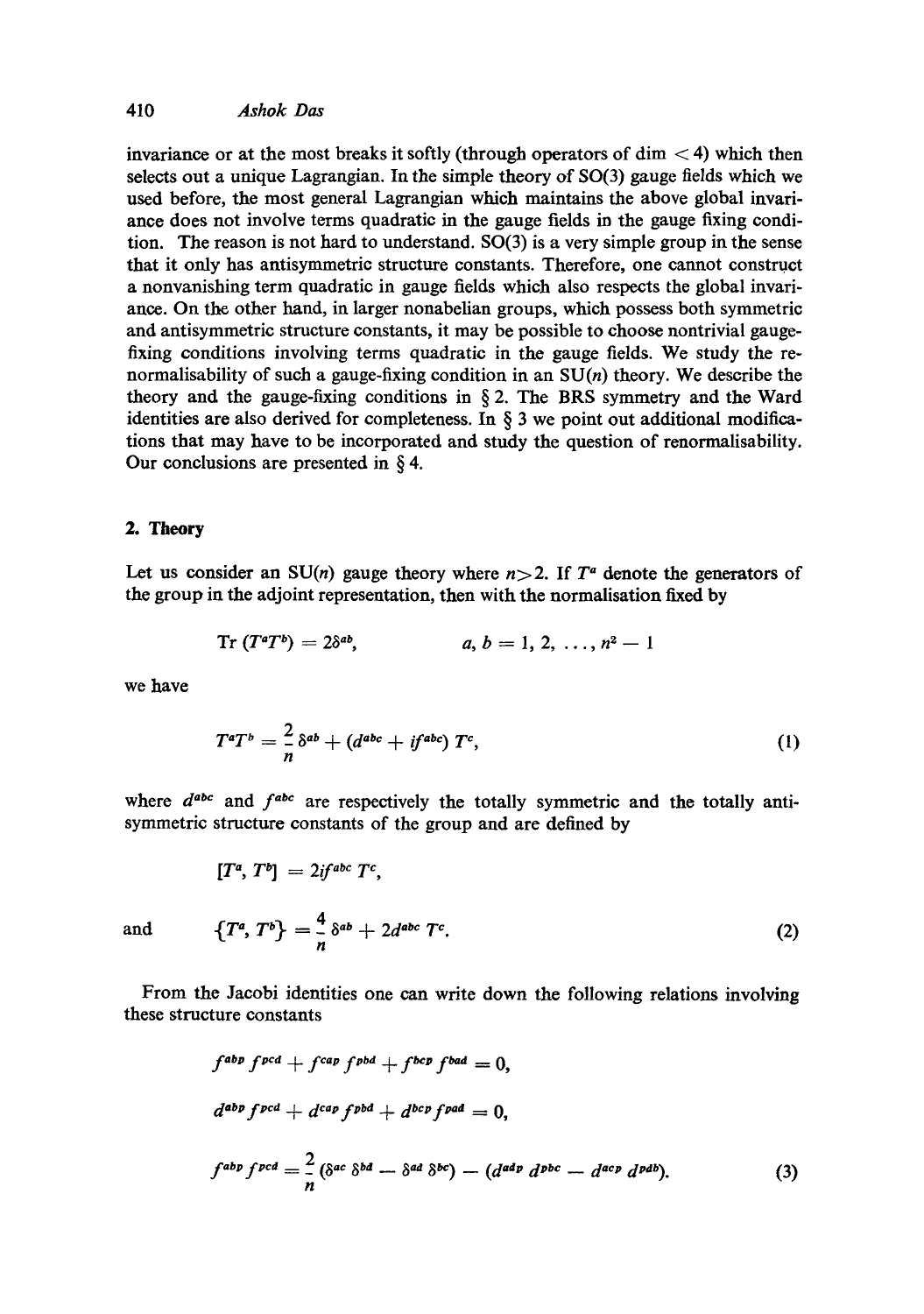The gauge invariant Lagrangian is given by

 $D_{\mu} A_{\nu}^{a} = \partial_{\mu} A_{\nu}^{a} - gf^{abc} A_{\mu}^{b} A_{\nu}^{c}$ 

$$
L_{\text{inv}} = -\frac{1}{4} F^a_{\mu\nu} F^a_{\mu\nu},
$$

where

and 
$$
F_{\mu\nu}^a = \partial_\mu A_\nu^a - \partial_\nu A_\mu^a - gf^{abc} A_\mu^b A_\nu^c.
$$
 (4)

The theory is invariant under the local gauge transformation

$$
\delta A_{\mu}^{a}(x) = D_{\mu} a^{a}(x), \qquad (5)
$$

where  $\alpha^a$  (x) is the gauge parameter. The structure of the theory is singular because of the underlying local gauge invariance and, therefore, to quantise the theory covariantly in the path integral formulation we must add a gauge-fixing Lagrangian. We choose our gauge-fixing Lagrangian to be

$$
L_{GF} = - F^a \left( \partial \cdot A^a + \frac{\lambda}{2} d^{abc} A^b_\mu A^c_\mu \right) + \frac{\beta}{2} F^{a^2} . \tag{6}
$$

Here we have introduced an auxiliary field  $F^a$  to write our gauge-fixing condition. When this field is integrated out in the path integral formulation, one recovers the familiar structure of the gauge-fixing Lagrangian

$$
L_{GF} = -\frac{1}{2\beta} \left( \partial \cdot A^a + \frac{\lambda}{2} d^{abc} A^b_\mu A^c_\mu \right)^2, \tag{7}
$$

except for the fact that our gauge-fixing condition is now nonlinear. We would, however, choose to work with the form of the Lagrangian (6) for various reasons the most relevant reason for the present discussion being that the auxiliar field formulation helps understand the divergent structure much better.

The modification of the theory by the gauge-fixing Lagrangian would require a compensating ghost Lagrangian (Faddeev and Popov 1967) given by

$$
L_{\text{ghost}} = \partial_{\mu} \bar{C}^a D_{\mu} C^a - \lambda d^{abc} A^b_{\mu} \bar{C}^a D_{\mu} C^c. \tag{8}
$$

The theory is now described by the effective Lagrangian

$$
L_{\text{eff}} = L_{\text{inv}} + L_{GF} + L_{\text{ghost}},\tag{9}
$$

and the generating functional for the Green's functions are given by

$$
Z(J_{\mu}, J, \eta, \overline{\eta}) = \exp\left[iW(J_{\mu}, J, \eta, \overline{\eta})\right]
$$
  
= 
$$
\int [d\phi] \exp\left\{i \int d^4x \left[L_{\text{eff}} + J_{\mu}^a A_{\mu}^a + J^a F^a + i \left(\overline{\eta}^a C^a - \overline{C}^a \eta^a\right)\right]\right\}.
$$
 (10)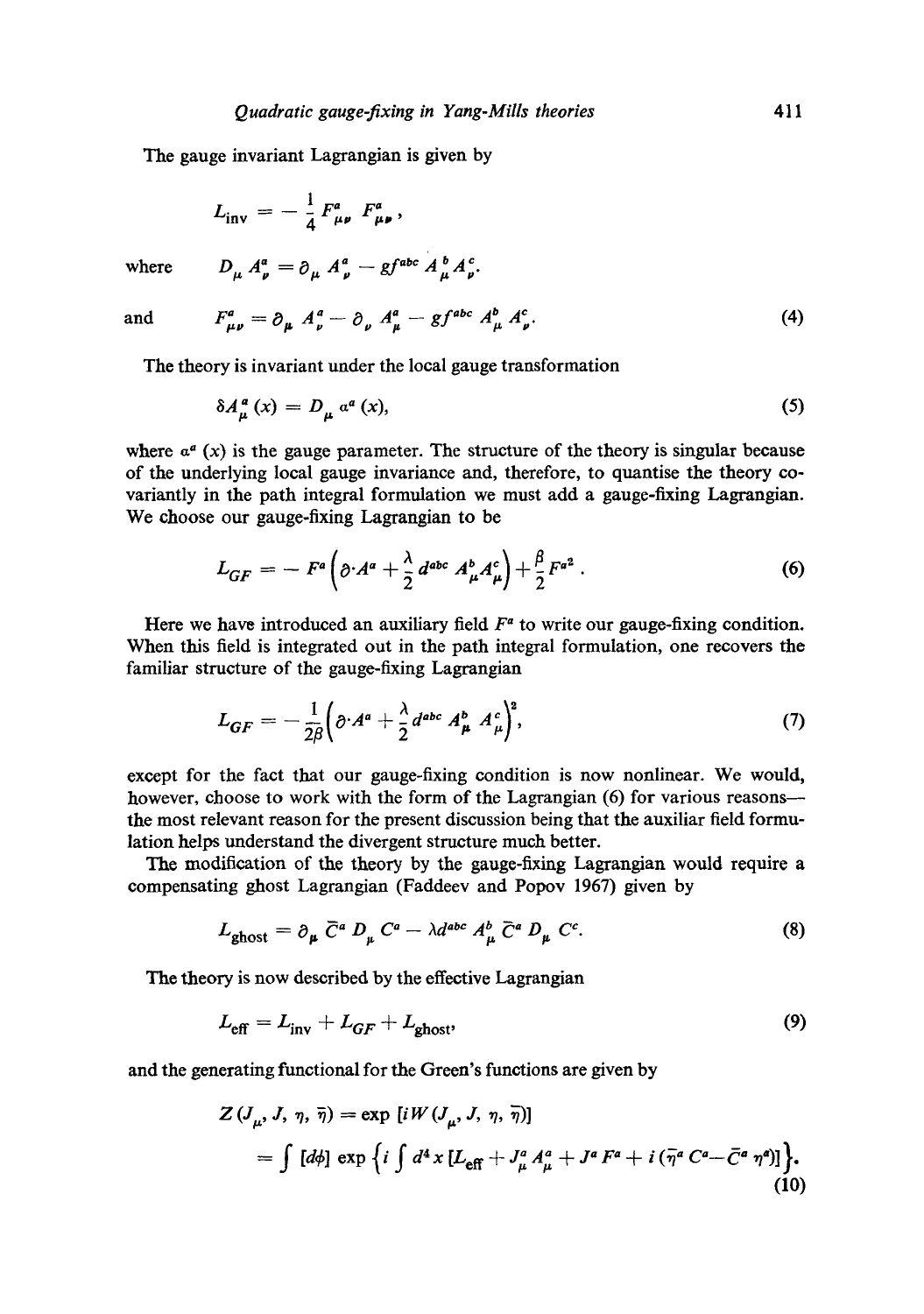Here  $[d\phi]$  generically stands for integration over all field variables. We would like to point out here that the local gauge invariance of the theory given by (5) is manifestly broken by the addition of the gauge-fixing and the ghost Lagrangian. However, the effective Lagrangian still possesses a global invariance originally discovered by Becchi *et al* (1975, 1976) and has the form

$$
\delta A_{\mu}^{a} = \omega D_{\mu} C^{a},
$$
  
\n
$$
\delta C^{a} = \frac{\omega g}{2} f^{abc} C^{b} C^{c},
$$
  
\n
$$
\delta \bar{C}^{a} = -\omega F^{a},
$$
  
\n
$$
\delta F^{a} = 0.
$$
\n(11)

Here  $\omega$  is an anticommuting global parameter and it is not difficult to see that the effective Lagrangian does not change under the above set of BRS transformations. We would like to point out here that the BRS symmetry itself remains invariant under global  $SU(n)$  rotation of all fields including the ghosts and the auxiliary fields. The BRS symmetry is essential in proving unitarity in gauge theories and it also helps understand the renormalisability of the theory through Ward identities which we derive next.

We introduce into the generating functional (10) sources corresponding to the composite BRS variations

$$
Z = \exp(iW) = \int [d\phi] \exp \left\{ i \int d^4 x [L_{\text{eff}} + J^a_\mu A^a_\mu + J^a F^a + i (\overline{\eta}^a C^a - \overline{C}^a \eta^a) + K^a_\mu (\omega^{-1} \delta A^a_\mu) + L^a (\omega^{-1} \delta C^a) \right\}
$$
  
= 
$$
\int [d\phi] \exp (iS_{\text{eff}}).
$$
 (12)

The generating functional does not change under a redefinition of the fields since all fields are integrated over. In particular if we make an infinitesimal BRS transformation on the fields it should be stationary.

$$
\delta Z = i\delta W \exp(iW) = 0 = i \int [d\phi] \delta S_{\text{eff}} \exp(iS_{\text{eff}}). \tag{13}
$$

This can also be expressed in terms of the sources as

$$
J_{\mu}^{a} \frac{\delta W}{\delta K_{\mu}^{a}} + i \eta^{a} \frac{\delta W}{\delta L^{a}} - \frac{\delta W}{\delta J^{a}} \eta^{a} = 0.
$$
 (14)

We can define the generating functional for the  $|P|$  vertex functions by a Legendre transformation

$$
\Gamma (\phi, K_{\mu}, L) = W (J_{\mu}, J, \eta, \bar{\eta}, K_{\mu}, L) \n- \int d^4 x (J_{\mu}^a A_{\mu}^a + J^a F^a + i (\bar{\eta}^a C^a - \bar{C}^a \eta^a).
$$
\n(15)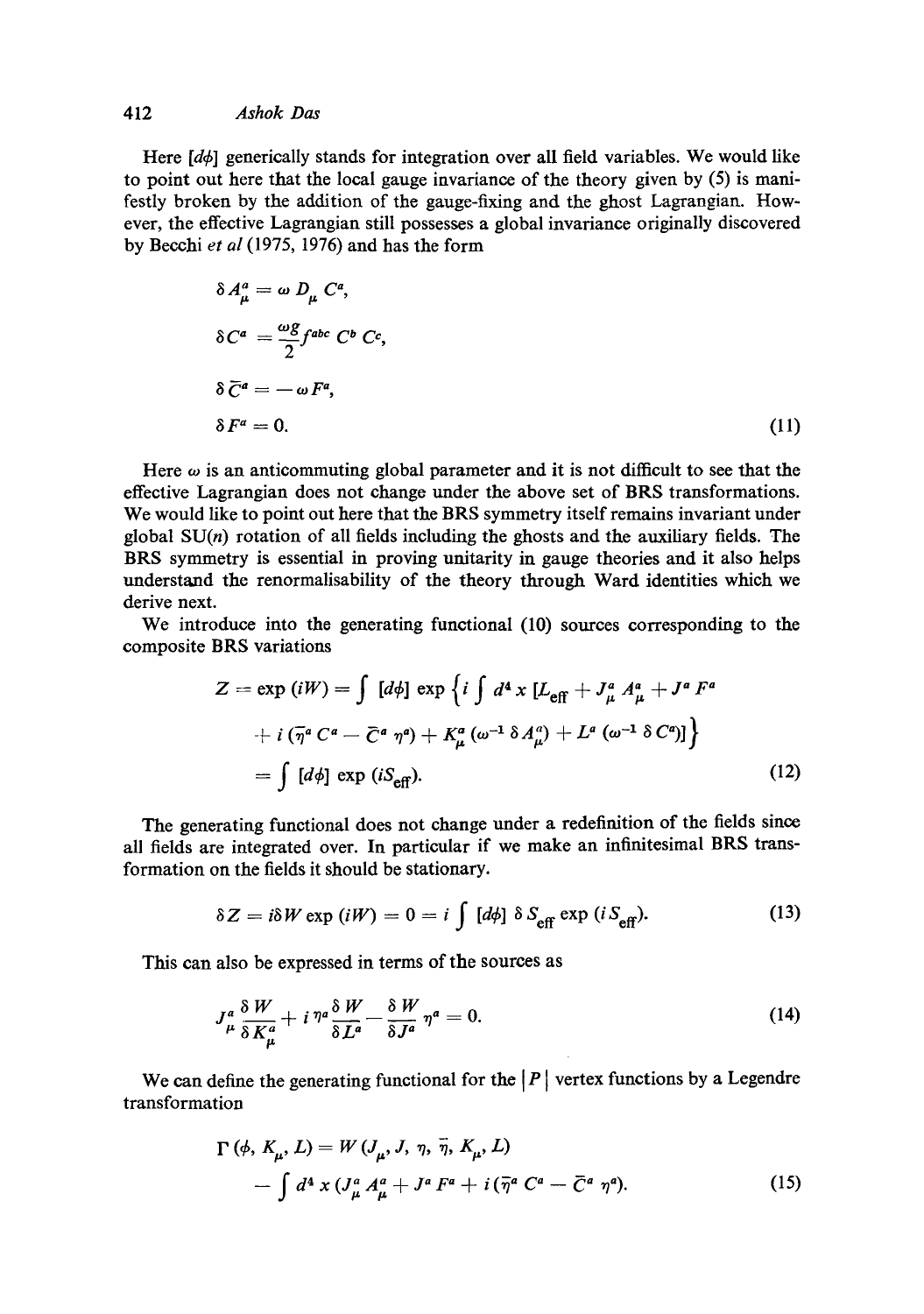Equation (15) then becomes

$$
\frac{\delta \Gamma}{\delta A^a_\mu} \frac{\delta \Gamma}{\delta K^a_\mu} + \frac{\delta \Gamma}{\delta C^a} \frac{\delta \Gamma}{\delta L^a} - F^a \frac{\delta \Gamma}{\delta \overline{C}^a} = 0.
$$
 (16)

This contains the Ward identities for the theory and by successively differentiating (16) with respect to different fields one can derive relations between various amplitudes that renormalisation must respect.

### **3. Renormalisability**

Even before venturing on the study of renormalisability of the theory, it is worth asking if the theory can generate any obvious new divergent structures at higher orders. Looking at the effective Lagrangian one notices immediately that there are vertices in the theory of the form  $FAA$ ,  $\overline{AC}C$  and  $\overline{AAC}C$ . These can in principle induce divergent terms of the form *FCC.* In fact



It is, therefore, clear that unless one introduces into the Lagrangian terms of the from *FCC* to begin with, one would run into problems in multiplicative renormalisation. However, addition of just a term of the form  $F\bar{C}C$  would spoil the BRS invariance of the theory which is so crucial to proving unitarity in gauge theories. Therefore, one looks for a BRS-invariant completion of terms of the form *FCC.* In fact the new Lagrangian,

$$
L_{\text{new}} = -\lambda_2 f^{abc} F^a \overline{C}{}^b C^c + \frac{\lambda_2 g}{4} f^{abc} f^{cpq} \overline{C}{}^a \overline{C}{}^b C^p C^q, \qquad (17)
$$

is invariant under the BRS transformations and one can define an effective Lagrangian

$$
\dot{L}_{\text{eff}} = L_{\text{eff}} + L_{\text{new}},\tag{18}
$$

as the starting theory. We would like to point out here that the new Lagrangian can be viewed as a gauge-fixing condition involving ghosts and its BRS completion. We have

$$
\widetilde{L}_{\text{eff}} = -\frac{1}{4} F_{\mu\nu}^a F_{\mu\nu}^a - F^a \left( \partial \cdot A^a + \frac{\lambda_1}{2} d^{abc} A^b_\mu A^c_\mu + \lambda_2 f^{abc} \overline{C}^b C^c \right) + \frac{\beta}{2} F^{a^2}
$$

$$
+\partial_{\mu}\overline{C}^{a}D_{\mu}C^{a}-\lambda_{1}d^{abc}A_{\mu}^{b}\overline{C}^{a}D_{\mu}C^{c}+\frac{\lambda_{2}g}{4}f^{abc}f^{cpq}\overline{C}^{a}\overline{C}^{b}C^{p}C^{q}.
$$
 (19)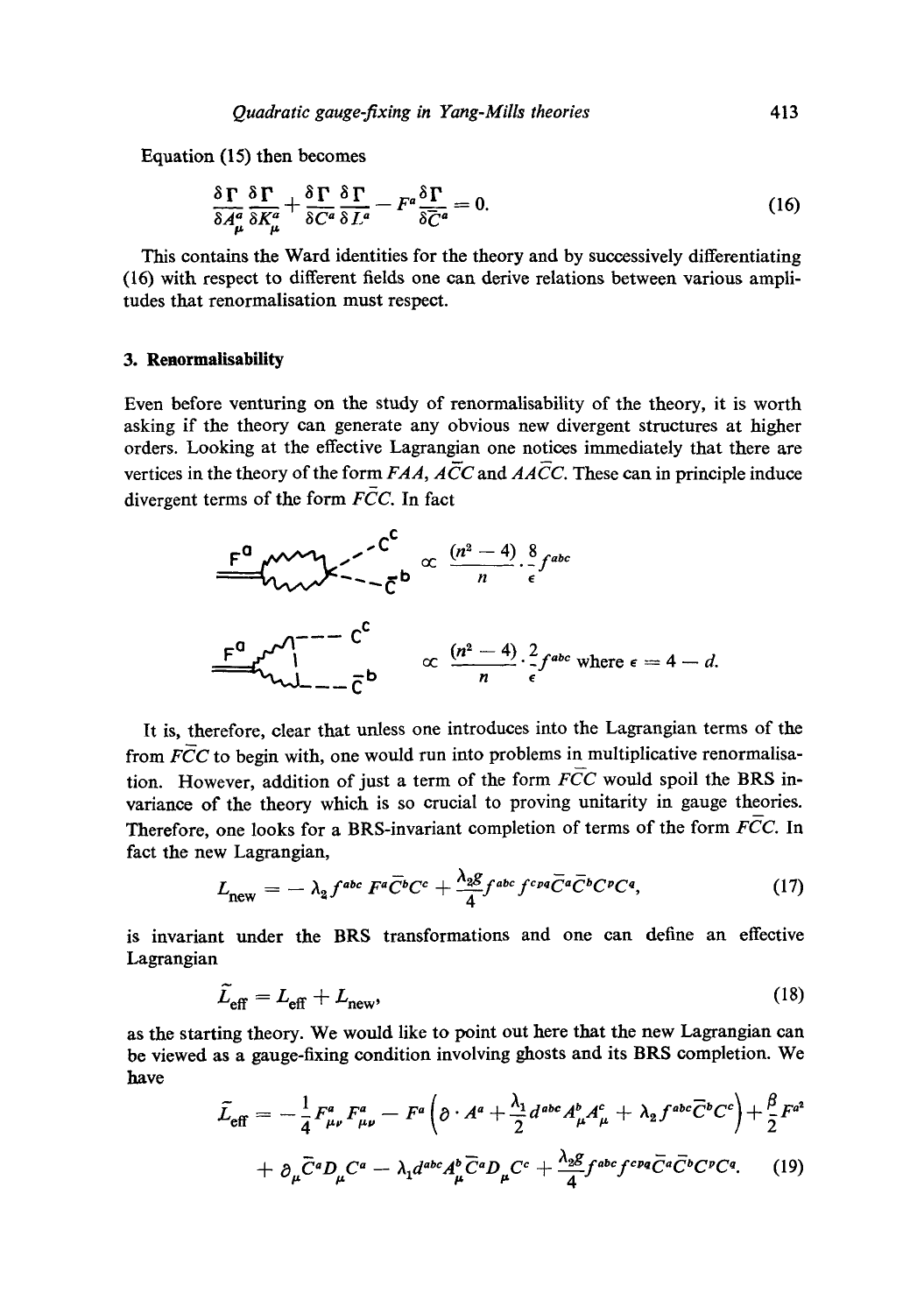This effective Lagrangian still possesses the BRS invariance of (11) and therefore, the Ward identities of the theory are still given by (16). To study the renormalisability of the theory we now parametrise various amplitudes of the theory in the following way.

# *2 pt. functions* (All momenta flowing in)

$$
\frac{\delta^2 \Gamma}{\delta A^a_\mu(p) \delta A^b_\nu(-p)} = -(\delta_{\mu\nu}p^2 - p_\mu p_\nu)\delta^{ab}I_A,
$$
  

$$
\frac{\delta^2 \Gamma}{\delta F^a(p) \delta A^b_\mu(-p)} = ip_\mu\delta^{ab}I_M,
$$
  

$$
\frac{\delta^2 \Gamma}{\delta F^a(p) \delta F^b(-p)} = \beta \delta^{ab}I_F,
$$
  

$$
\frac{\delta^2 \Gamma}{\delta \overline{C}^a(p) \delta C^b(-p)} = p^2 \delta^{ab}I_C,
$$
  

$$
\frac{\delta^2 \Gamma}{\delta \overline{C}^a(p) \delta C^b(-p)} = -ip_\mu\delta^{ab}I_K.
$$
 (20)

3 pt. functions:  $p + q + r = 0$ 

$$
\frac{\delta^3 \Gamma}{\delta A^a_\mu(p) \delta A^b_\mu(q) \delta A^c_\lambda(r)} = ig f^{abc} [(p-q)_{\lambda} \delta_{\mu\nu} + (q-r)_{\mu} \delta_{\nu\lambda} + (r-p)_{\nu} \delta_{\mu\lambda}] T_A,
$$
  

$$
\frac{\delta^3 \Gamma}{\delta F^a(p) \delta A^b_\mu(q) \delta A^c_\nu(r)} = -\lambda_1 \delta \mu \nu \, d^{abc} T_{1F},
$$
  

$$
\frac{\delta^3 \Gamma}{\delta F^a(p) \delta \bar{C}^b(q) \delta C^c(r)} = -\lambda_2 f^{abc} T_{2F},
$$
  

$$
\frac{\delta^3 \Gamma}{\delta \bar{C}^a(p) \delta A^b_\mu(q) \delta C^c(r)} = -ig p_\mu f^{abc} \tilde{T}_{1A} - i \lambda_1 d^{abc} r_\mu \tilde{T}_{2A},
$$
  

$$
\frac{\delta^3 \Gamma}{\delta K^a_\mu(p) \delta A^b(q) \delta C^c(r)} = -gf^{abc} T_K,
$$
  

$$
\frac{\delta^3 \Gamma}{\delta K^a(\mu) \delta C^b(q) \delta C^c(r)} = gf^{abc} T_L.
$$
 (21)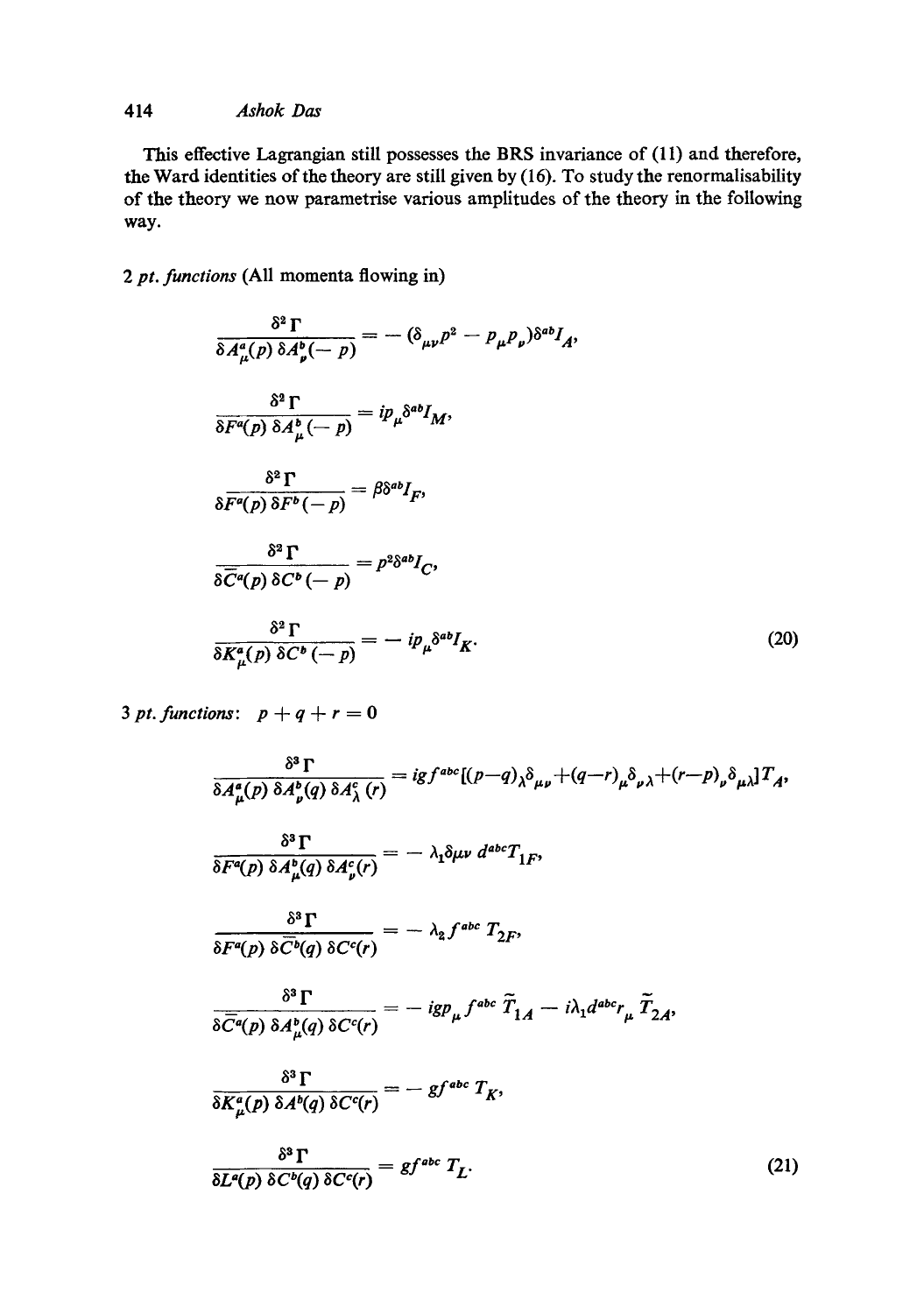4 *pt. functions*:  $p + q + r + s = 0$ 

$$
\frac{\delta^4 \Gamma}{\delta A^a_\mu(p) \delta A^b_\mu(q) \delta A^c_\lambda(r) \delta A^d_\rho(s)} = -g^2 \left\{ f^{eab} f^{ecd} \left( \delta_{\mu\lambda} \delta_{\nu\rho} - \delta_{\mu\rho} \delta_{\nu\lambda} \right) \right.\n\left. + f^{eac} f^{eab} \left( \delta_{\mu\rho} \delta_{\nu\lambda} - \delta_{\mu\nu} \delta_{\lambda\rho} \right) + f^{ead} f^{ebc} \left( \delta_{\mu\nu} \delta_{\lambda\rho} - \delta_{\mu\lambda} \delta_{\nu\rho} \right) \right\} F_A
$$
\n
$$
\frac{\delta^4 \Gamma}{\delta A^a_\mu(p) \delta A^b_\nu(q) \delta \bar{C}^c(r) \delta C^d(s)} = \lambda_1 g \delta \mu \nu \left( d^{cap} f^{pbd} + d^{cbp} f^{pad} \right) \tilde{F}_A
$$
\n
$$
\frac{\delta^4 \Gamma}{\delta \bar{C}^a(p) \delta \bar{C}^b(q) \delta C^c(r) \delta C^d(s)} = \lambda_2 g f^{abp} f^{pcd} F_C
$$
\n(22)

We are using minimal subtraction scheme and, therefore, in dimensional regularization these unknown parameters I, T and F's would contain only poles in  $\epsilon$ . One can derive various identities from (16) and substituting the above parametrization one finds the following relations between the unknown parameters.

$$
I_K/T_K = I_A/T_A = I_C/\tilde{T}_{1A}, \qquad I_C/I_M = \tilde{T}_{2A}/T_{1F} = I_K
$$
  
\n
$$
T_K = T_L \qquad F_A/T_A = T_A/I_A
$$
  
\n
$$
\tilde{F}_A/\tilde{T}_{2A} = \tilde{T}_{1A}/I_A \qquad F_C T_{1F}/\tilde{T}_{2A} = T_{2F} \cdot \tilde{T}_{1A}/I_C.
$$
\n(23)

It is not hard to see that these relations imply a sealing of the form

$$
A_{\mu}^{a} = Z_{3A}^{1/2} A_{\mu}^{a^{r}}, \qquad F^{a} = Z_{3F}^{1/2} F^{a^{r}},
$$
  
\n
$$
(C^{a}, \overline{C}^{a}) = Z_{3C}^{1/2} (C^{a^{r}}, \overline{C}^{a^{r}}), \qquad \beta = Z_{\beta} \beta^{r},
$$
  
\n
$$
g = Z_{1}/Z_{3A}^{3/2} g^{r}, \qquad \lambda_{1} = Z_{1F}/Z_{3F}^{1/2} Z_{3A} \lambda_{1}^{r},
$$
  
\n
$$
\lambda_{2} = Z_{2F}/Z_{3F}^{1/2} Z_{3C} \lambda_{2}^{r}.
$$
  
\n(24)

The Lagrangian can, therefore, be written in terms of the renormalized fields and parameters as

$$
L_{\text{eff}} = -\frac{1}{4} Z_{3A} F_{\mu\nu}^{a^r} F_{\mu\nu}^{a^r} - Z_{3F}^{1/2} F^{a^r} \left( Z_{3A}^{1/2} \partial \cdot A^{r_a} + d^{abc} \frac{Z_1^r Z_{1F}}{Z_{3F}^{1/2}} A_{\mu}^{br} A_{\mu}^{cr} + \lambda_2^r f^{abc} \frac{Z_{2F}}{Z_{3F}^{1/2}} C^{b^r} C^{c^r} \right)
$$